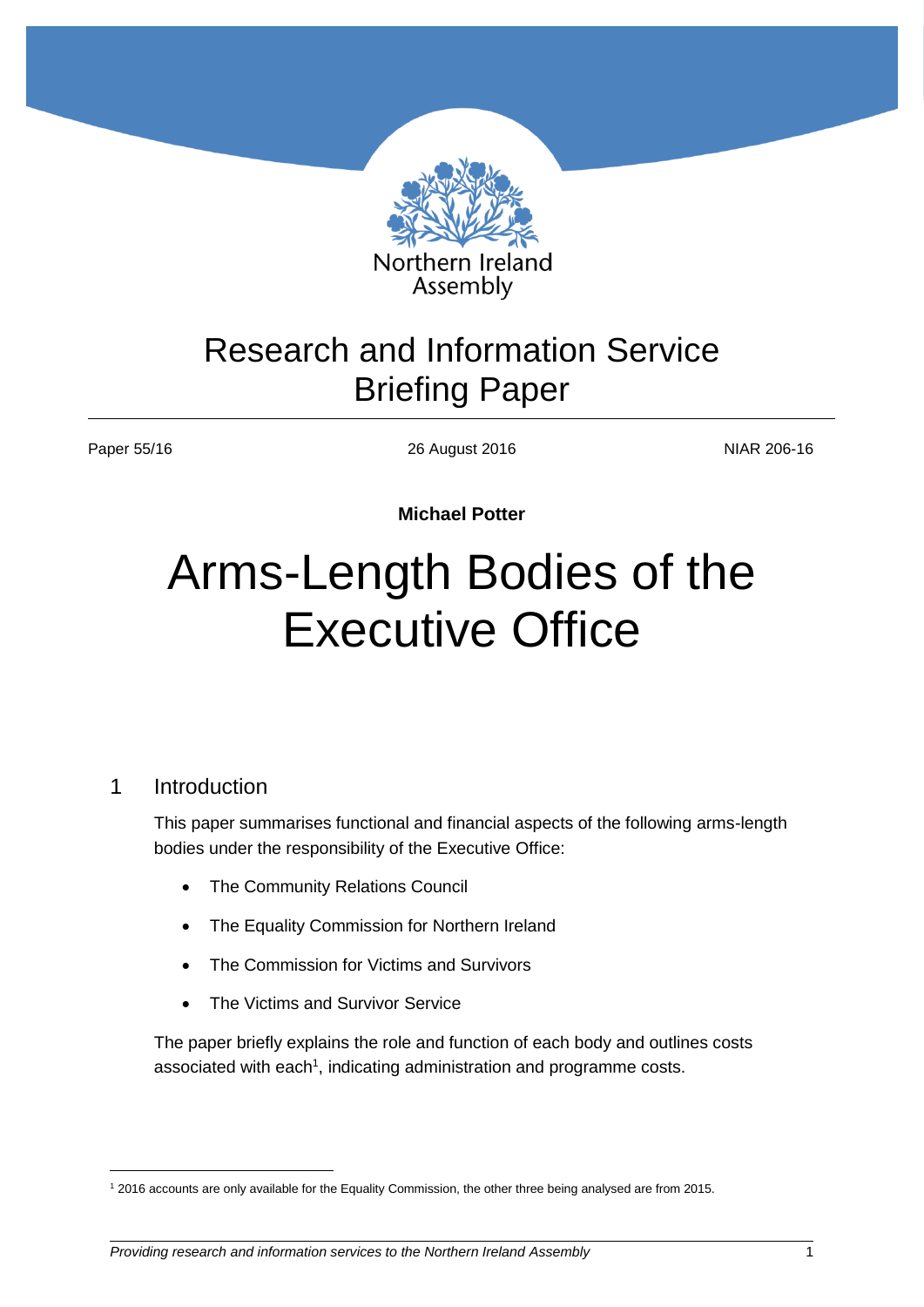### 2 The Community Relations Council

The Community Relations Council (CRC) was established in 1990 to promote better community relations between Protestants and Catholics in Northern Ireland and to promote recognition of cultural diversity. The strategic aim of the Council is to: *promote a peaceful and fair society based on reconciliation and mutual trust<sup>2</sup>* .

The organisation seeks to achieve this by:

- Providing support (finance, advice, information) for local groups and organisations
- Developing opportunities for cross-community understanding
- Increasing public awareness of community relations work
- Encouraging constructive debate throughout Northern Ireland

The CRC administers a number of funds to support community relations activities. These are set out below<sup>3</sup>.



Research Grant: for research projects (not currently open)

The CRC has also pursued programmes to further the aims of the organisation, such as providing and disseminating information, promoting cultural diversity and policy development. Specific projects have also been undertaken in the past with external funding<sup>4</sup>.

<sup>&</sup>lt;sup>2</sup> 'About us', CRC website, accessed 30 June 2016[: http://www.community-relations.org.uk/about-us/.](http://www.community-relations.org.uk/about-us/)

<sup>&</sup>lt;sup>3</sup> 'Funding schemes', CRC website, accessed 30 June 2016: [http://www.community-relations.org.uk/funding-schemes/.](http://www.community-relations.org.uk/funding-schemes/)

<sup>&</sup>lt;sup>4</sup> 'Programmes', CRC website, accessed 30 June 2016: [http://www.community-relations.org.uk/programmes/.](http://www.community-relations.org.uk/programmes/)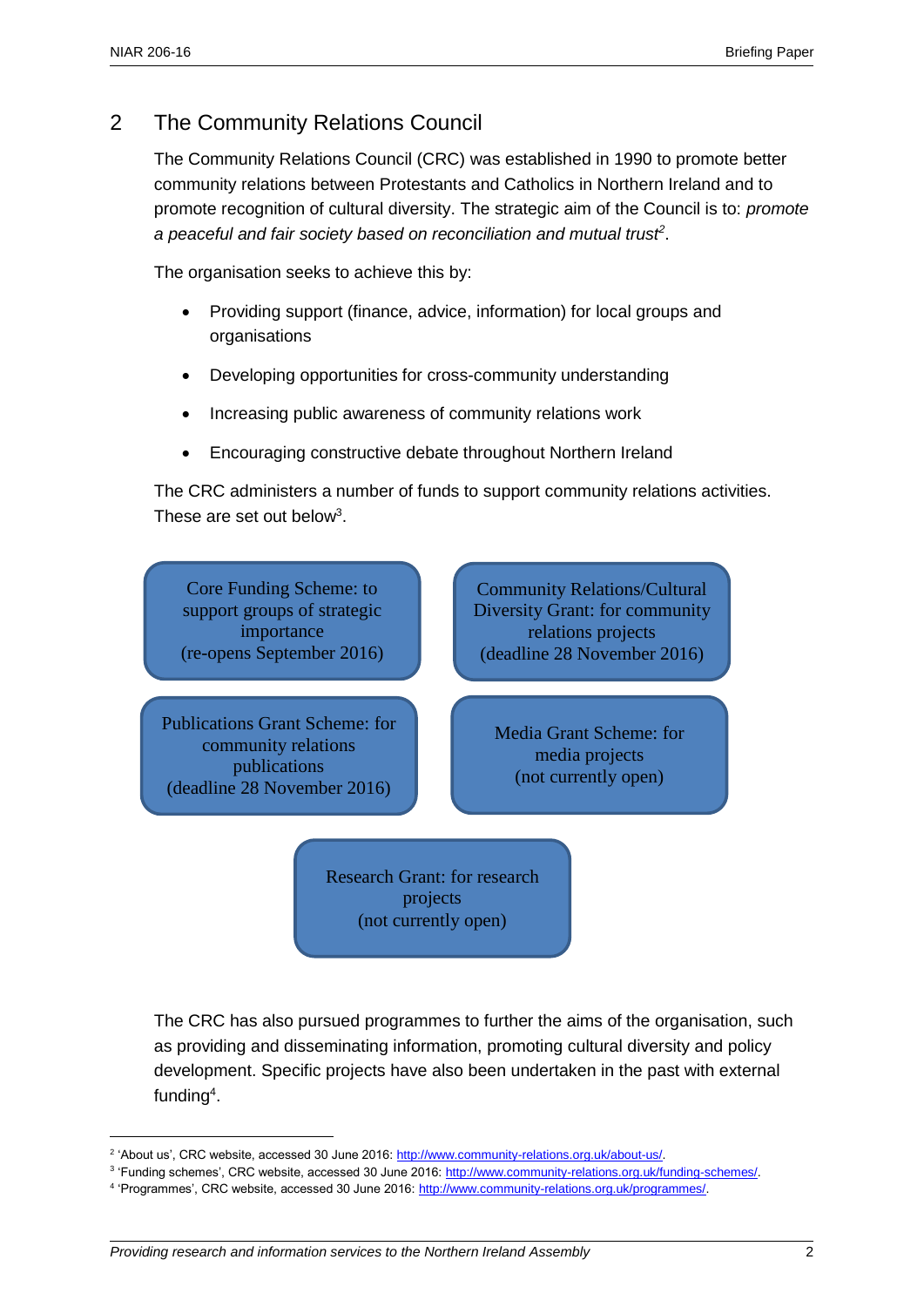The main source of funding is the Executive Office (previously the Office of the First Minister and deputy First Minister), however other streams of financing have also been accessed. For example, in 2013-14 the CRC received grants of £3,936,746, of which £503,708 was from other sources, the remainder coming from OFMdFM, although no such income was received in 2014-15<sup>5</sup>.

Grants received from OFMdFM over the past four years have been as follows<sup>6</sup>:

| 2012-13    | 2013-14    | 2014-15    | 2015-16    |
|------------|------------|------------|------------|
| £9,146,000 | £3,433,000 | £2,389,000 | £2,997,000 |

The decline in income from OFMdFM between 2012-13 and 2013-14 is due to the transfer of the role of funding for victims and survivors from the CRC to the Victims and Survivors service (see section 5). As with other publicly funded bodies, there have also been year on year cuts over recent years.

Average staffing levels 2014-15 were 23 whole time equivalents, compared with 33 in 2013-14. Staffing costs are given in the table below<sup>7</sup>:

|                                                   | 2015     | 2014      |
|---------------------------------------------------|----------|-----------|
| The costs associated with their employment were:  | £        | £         |
| Salaries and wages                                | 685,701  | 1,084,453 |
| Less recoveries in respect of outward secondments | (31,300) | (17,350)  |
| Social security costs                             | 38,215   | 58,670    |
| Agency staff costs                                | 34,911   | 20,516    |
| Current service cost                              | 154,000  | 244,000   |
| Past service cost (incl.curtailments)             | 10,000   | (107,000) |
|                                                   |          |           |
|                                                   | 891,527  | 1,283,289 |
|                                                   |          |           |

Expenditure for the year ended 31 March 2015 is divided between 'direct charitable expenditure' and 'other expenditure', as shown below<sup>8</sup>:

<sup>5</sup> CRC (2015), *Annual Report and Accounts for the Year Ended 31 March 2015*, Belfast: CRC, p.83: [http://www.community](http://www.community-relations.org.uk/wp-content/uploads/2015/11/CRC-Annual-Report-4.pdf)[relations.org.uk/wp-content/uploads/2015/11/CRC-Annual-Report-4.pdf.](http://www.community-relations.org.uk/wp-content/uploads/2015/11/CRC-Annual-Report-4.pdf)

<sup>6</sup> From OFMdFM annual reports and accounts 2012-13 to 2015-16[: https://www.executiveoffice-ni.gov.uk/financial-information.](https://www.executiveoffice-ni.gov.uk/financial-information)

<sup>7</sup> CRC (2015), *Annual Report and Accounts for the Year Ended 31 March 2015*, Belfast: CRC, p.84.

<sup>8</sup> Derived from CRC (2015), *Annual Report and Accounts for the Year Ended 31 March 2015*, Belfast: CRC, p.74.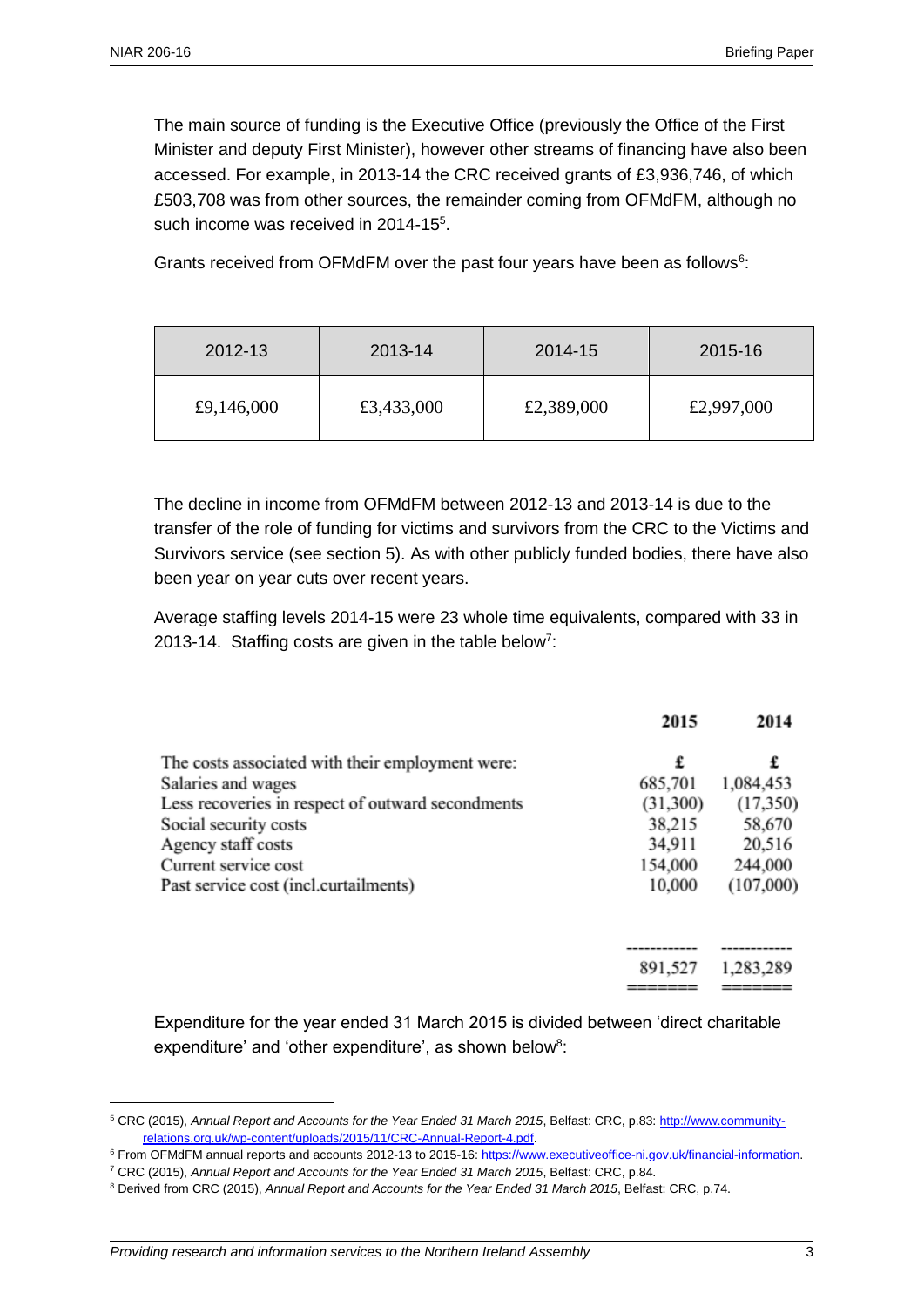| Direct Charitable Expenditure   |            |  |  |
|---------------------------------|------------|--|--|
| <b>Grants Payable</b>           | £1,956,428 |  |  |
| <b>Support Costs</b>            | £1,097,536 |  |  |
|                                 | £3,053,964 |  |  |
| <b>Other Expenditure</b>        |            |  |  |
| Administration and Management   | £212,101   |  |  |
| <b>Total Resources Expended</b> | £3,266,065 |  |  |

Support costs for direct charitable expenditure are itemised as follows<sup>9</sup>:

| Support costs continuing operations:      | <b>Total</b><br>Funds<br>2015<br>£ | <b>Total</b><br>Funds<br>2014<br>£ |
|-------------------------------------------|------------------------------------|------------------------------------|
| Salaries and wages                        | 748,260                            | 1,112,814                          |
| Interest on net defined benefit liability | 21,000                             | 28,000                             |
| Programme costs                           | 94,590                             | 177,982                            |
| Staff travel and subsistence              | 11,499                             | 19,580                             |
| Advertising and public relations          | 6,671                              | 10,881                             |
| Postage and stationery                    | 14,452                             | 12,631                             |
| Light, heat and telephone                 | 23,235                             | 24,797                             |
| Rent, rates and insurance                 | 97.358                             | 138,841                            |
| Repairs and maintenance                   | 13,503                             | 14,825                             |
| Depreciation                              | 33,037                             | 36,352                             |
| Disposal of assets                        |                                    | 1,660                              |
| Professional fees                         | 8,112                              | 10,585                             |
| Sundry expenses                           | 4,275                              | 7,865                              |
| HR costs                                  | 2,160                              | 2,922                              |
| Chairperson fee                           | 19.384<br>                         | 19,509<br>--------------           |
|                                           | 1,097,536                          | 1,619,244                          |
|                                           | -----------                        | -------------                      |

Within this table, 'programme costs' were £94,590 in 2015, which also received the greatest proportion of reduction in spending from the previous year.

The CRC moved from its own premises to Equality House in March 2016<sup>10</sup>. The Together: Building a United Community strategy included a commitment to create a new 'Equality and Good Relations Commission', which would *incorporate the existing Equality Commission and the policy and advisory work of the Community Relations* 

<sup>9</sup> CRC (2015), Annual Report and Accounts for the Year Ended 31 March 2015, Belfast: CRC, p.85.

<sup>&</sup>lt;sup>10</sup> CRC press release 16 March 2016: http://www.community-relations.org.uk/news-events/.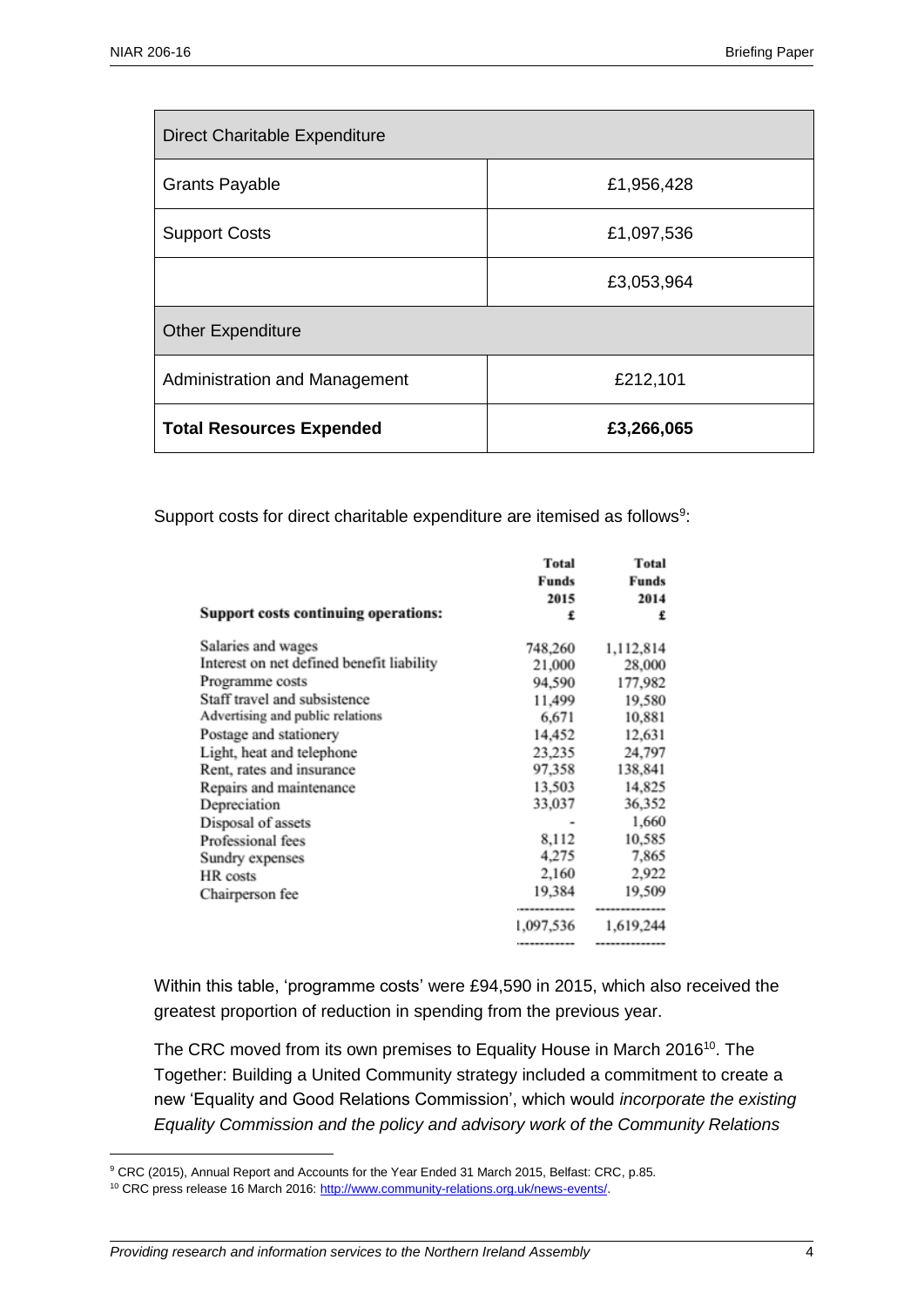*Council<sup>11</sup>*, but the Transition Project to establish the new Equality and Good Relations Commission was suspended in September 2014 to allow for consideration of the underpinning legislation $12$ .

<sup>11</sup> Northern Ireland Executive (2013), *Together: Building a United Community*, Belfast: NI Executive, pp.5-6: [https://www.executiveoffice-ni.gov.uk/publications/together-building-united-community-strategy.](https://www.executiveoffice-ni.gov.uk/publications/together-building-united-community-strategy)

<sup>12</sup> CRC (2015), *Annual Report and Accounts for the Year Ended 31 March 2015*, Belfast: CRC, p.7.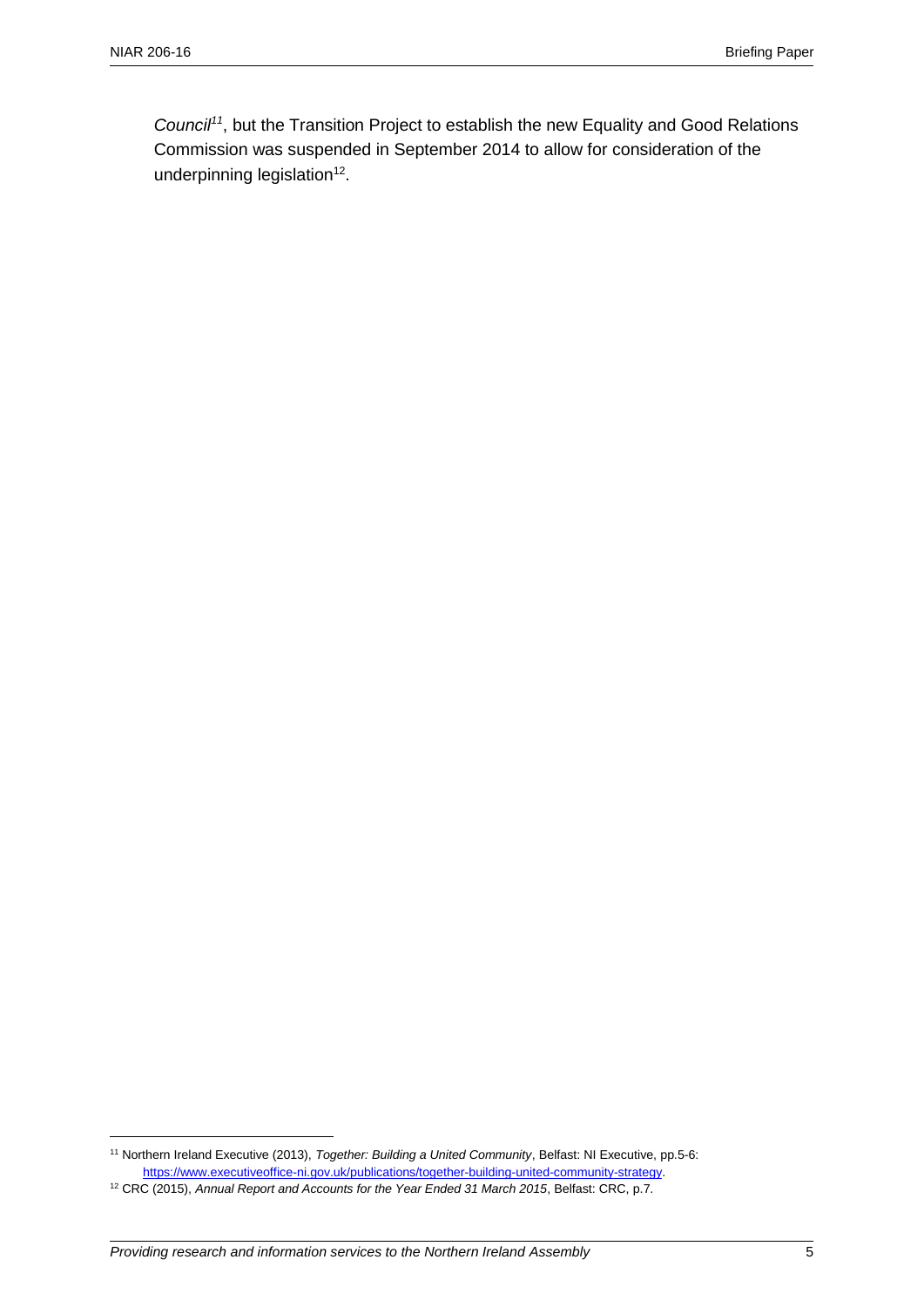#### 3 The Equality Commission for Northern Ireland

The Equality Commission was established by the Northern Ireland Act 1998<sup>13</sup> with a statutory remit to $14$ :

- promote equality of opportunity and affirmative action
- work towards the elimination of unlawful discrimination and harassment
- keep relevant legislation under review
- promote good relations between persons of different racial groups and good disability practice
- oversee the effectiveness of statutory equality duties on public authorities

The services of the Equality Commission include the following<sup>15</sup>:

- Giving advice and support to individuals with potential complaints under the anti-discrimination legislation
- Giving guidance to employers and service providers about their obligations under the law and good practice
- Encouraging public authorities to promote equality of opportunity and address inequalities in fulfilling their equality and good relations duties
- Ensuring that equality considerations are central to decision-making by focusing particular attention in a number of key public policy areas

Grants received from OFMdFM over the past four years have been as follows<sup>16</sup>:

| 2012-13    | 2013-14    | 2014-15    | 2015-16    |
|------------|------------|------------|------------|
| £6,200,000 | £6,246,000 | £6,216,000 | £5,762,000 |

In 2014-15 the Commission had on average 105 whole time equivalent staff, compared with 110 in 2013-14. General costs, including those associated with staffing and premises, are given below.

 $\overline{a}$ 

<sup>&</sup>lt;sup>13</sup> Northern Ireland Act 1998: http://www.legislation.gov.uk/ukpga/1998/47/contents.

<sup>&</sup>lt;sup>14</sup> 'Who we are', Equality Commission website, accessed 5 July 2016: [http://www.equalityni.org/HeaderLinks/About-Us/About](http://www.equalityni.org/HeaderLinks/About-Us/About-us-Who-are-we)[us-Who-are-we.](http://www.equalityni.org/HeaderLinks/About-Us/About-us-Who-are-we)

<sup>15</sup> 'What we do', Equality Commission website, accessed 5 July 2016: [http://www.equalityni.org/WhatWeDo.](http://www.equalityni.org/WhatWeDo)

<sup>&</sup>lt;sup>16</sup> From OFMdFM annual reports and accounts 2012-13 to 2015-16: [https://www.executiveoffice-ni.gov.uk/financial-information.](https://www.executiveoffice-ni.gov.uk/financial-information)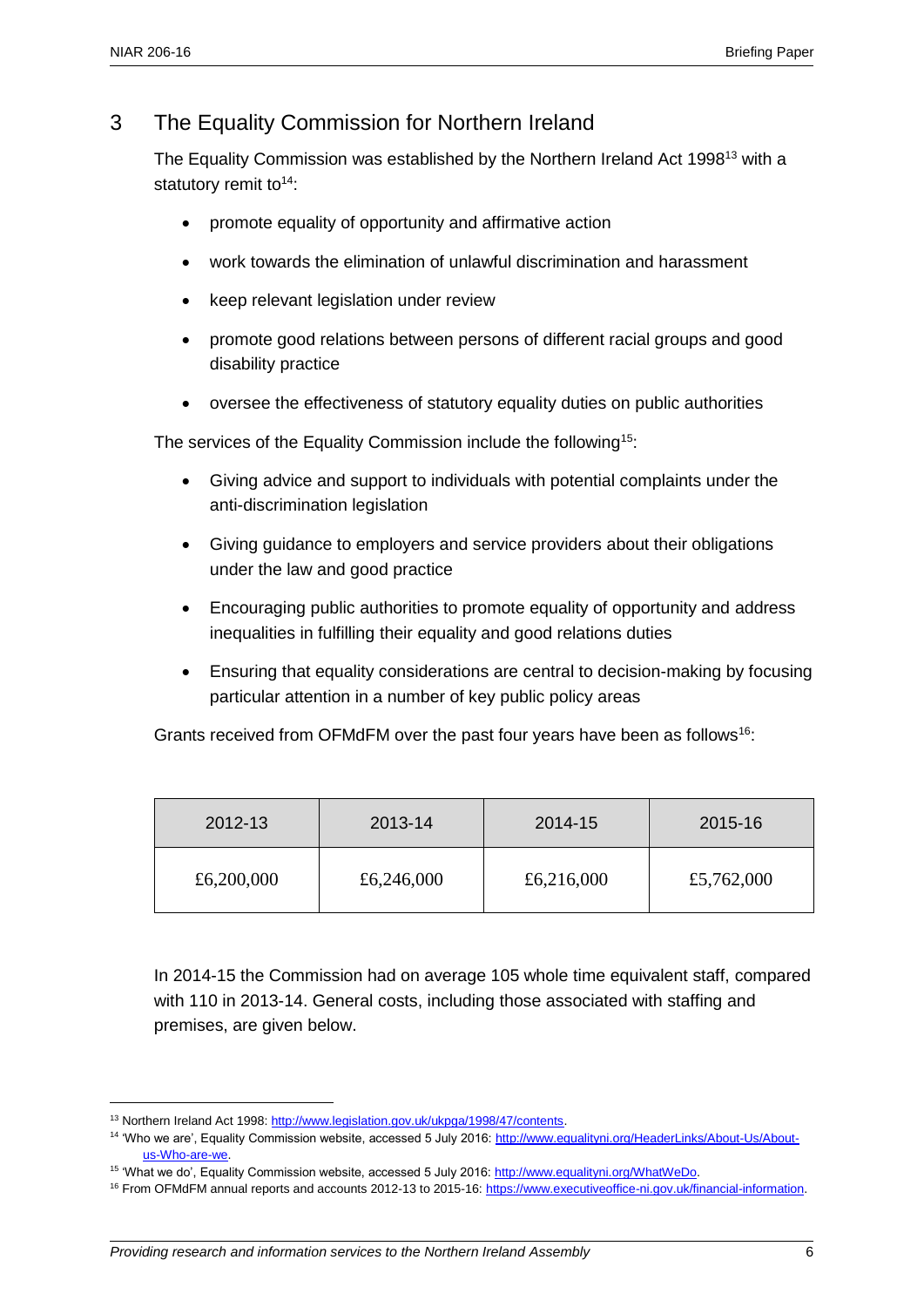|                               | 2014-15     | 2013-14 |
|-------------------------------|-------------|---------|
|                               | £           | £       |
|                               | <b>Note</b> |         |
| <b>General Costs</b>          |             |         |
| <b>Travel and Subsistence</b> | 21,127      | 22,989  |
| <b>Staff Recruitment</b>      | 2,419       | 11,662  |
| Staff Costs (incl. severance) | 39,606      | 20,811  |
| Postage                       | 11,565      | 12,257  |
| Telephones                    | 33,998      | 38,353  |
| Hospitality                   | 0           | 79      |
| Audit                         | 10,014      | 9,600   |
| Insurance                     | 0           | 18,202  |
| Miscellaneous                 | 22,545      | 9,431   |
| <b>Office Consumables</b>     | 37,471      | 52,258  |
| R&M Equipment                 | $\Omega$    | 961     |
| <b>Annual Contracts</b>       | 44,095      | 40,847  |
| <b>Legal Costs</b>            | 19,508      | 9,490   |
| <b>Corporate Services</b>     | 39,092      | 15,048  |
| <b>Early Retirement Costs</b> | (3,682)     | 26,400  |
| <b>Severance Payments</b>     | 49,277      | 37,067  |
|                               | 327,035     | 325,455 |
| <b>Premises</b>               |             |         |
| Rents                         | 346,110     | 346,869 |
| Rates                         | 209,916     | 206,850 |
| Service Charge                | 21,974      | 21,339  |
| <b>Fuel Charge</b>            | 73,075      | 75,901  |
| R&M Buildings                 | 17,997      | 61,585  |
| <b>Facilities</b>             | 153,148     | 148,067 |
|                               | 822,220     | 860,611 |
| Programme                     |             |         |
| <b>Education &amp; Advice</b> | 154,786     | 230,438 |
| <b>Legal Fees</b>             | 281,603     | 329,215 |
| Other                         | 80,253      | 118,973 |
|                               | 516,642     | 678,626 |

The table below shows operating costs by segment for the year ending 31 March  $2015^{17}$ .

|                          | Salaries &<br><b>Associated</b><br>Costs | Programme<br>Costs | *Other<br>Costs | 12 mths to<br>31/03/2015<br><b>Total</b> |
|--------------------------|------------------------------------------|--------------------|-----------------|------------------------------------------|
|                          | £                                        | £                  | £               | £                                        |
| Integrated/<br>New Areas | 1,194,224                                | 230,547            | 0               | 1,424,771                                |
| <b>Disability</b>        | 415,638                                  | 80,166             | 0               | 495,804                                  |
| Religion<br>& Politics   | 546,491                                  | 9,752              | 0               | 556,243                                  |
| Gender                   | 289,742                                  | 90,365             | $\mathbf 0$     | 380,107                                  |
| Race                     | 392,600                                  | 62,322             | $\mathbf{0}$    | 454.922                                  |
| <b>Statutory Duty</b>    | 424,871                                  | 1,326              | 0               | 426,197                                  |
| Resources                | 755,730                                  | 35,105             | 0               | 790,835                                  |
| Executive                | 282,578                                  | 0                  | 0               | 282,578                                  |
| <b>Total Costs</b>       | 4,301,874                                | 509,583            | 0               | 4,811,457                                |
| Members<br>Costs         | 158,848                                  | 7,058              | 0               | 165,906                                  |
| <b>Other Costs</b>       | 0                                        | 0                  | 991,645         | 991,645                                  |
| Total                    | 4,460,722                                |                    | 516,641 991,645 | 5.969.008                                |

\* Other costs include general administrative costs, premises and non cash costs less income from activities

<sup>17</sup> ECNI (2015), *Annual Report and Accounts 2014-15*, Belfast: CRC, p.79: [http://www.equalityni.org/ECNI/media/ECNI/Publications/Corporate/Annual%20Reports/AnnualReport2014-15.pdf.](http://www.equalityni.org/ECNI/media/ECNI/Publications/Corporate/Annual%20Reports/AnnualReport2014-15.pdf)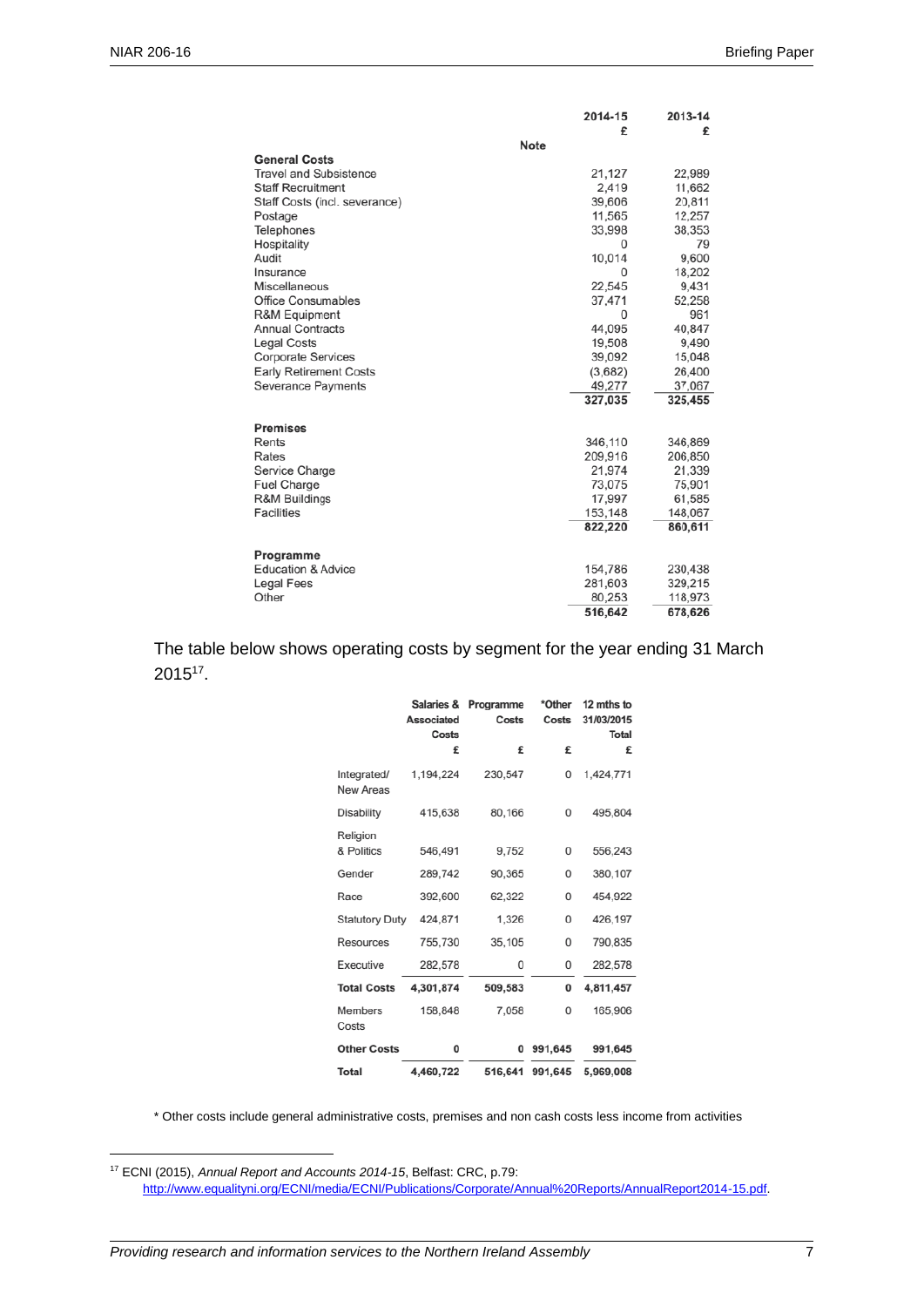#### 4 Commission for Victims and Survivors

The Commission for Victims and Survivors was established by the Victims and Survivors (Northern Ireland) Order 2006<sup>18</sup>. The duties of the Commissioner, as defined in Section 6 of the 2006 Order, are as follows<sup>19:</sup>

- 1. The Commissioner shall promote an awareness of matters relating to the interests of victims and survivors and of the need to safeguard those interests.
- 2. The Commissioner shall keep under review the adequacy and effectiveness of law and practice affecting the interests of victims and survivors.
- 3. The Commissioner shall keep under review the adequacy and effectiveness of services provided for victims and survivors by bodies or persons.
- 4. The Commissioner shall advise the Secretary of State, the Executive Committee of the Assembly and anybody or person providing services for victims and survivors on matters concerning the interests of victims and survivors:
	- as soon as reasonably practicable after receipt of a request for advice; and
	- on such other occasions as the Commissioner thinks appropriate;
- 5. The Commissioner shall take reasonable steps to ensure that the views of victims and survivors are sought concerning the interests of victims and survivors.
- 6. The Commissioner shall make arrangements for a forum for consultation and discussion with victims and survivors

Grants received from OFMdFM over the past four years have been as follows<sup>20</sup>:

| 2012-13  | 2013-14    | 2014-15  | 2015-16  |
|----------|------------|----------|----------|
| £815,000 | £1,067,000 | £820,000 | £913,000 |

The office had on average 11 staff in 2014-15 (not including the Commissioner), compared with 10 in 2013-14. Costs associated with staffing are given in the table below<sup>21</sup>.

<sup>18</sup> Victims and Survivors (Northern Ireland) Order 2006: [http://www.legislation.gov.uk/nisi/2006/2953/contents.](http://www.legislation.gov.uk/nisi/2006/2953/contents)

<sup>&</sup>lt;sup>19</sup> 'About us – the Commissioner', CVSNI website, accessed 5 July 2016: [http://www.cvsni.org/index.php/about-us/the](http://www.cvsni.org/index.php/about-us/the-commissioner)[commissioner.](http://www.cvsni.org/index.php/about-us/the-commissioner) 

<sup>&</sup>lt;sup>20</sup> From OFMdFM annual reports and accounts 2012-13 to 2015-16: [https://www.executiveoffice-ni.gov.uk/financial-information.](https://www.executiveoffice-ni.gov.uk/financial-information) <sup>21</sup> CVSNI (2015), *Annual Report and Accounts 2014-15*, Belfast: CVSNI, p.60:

[http://www.cvsni.org/images/about/governance/publications/CVSNI-Annual%20Report-14-15.pdf.](http://www.cvsni.org/images/about/governance/publications/CVSNI-Annual%20Report-14-15.pdf)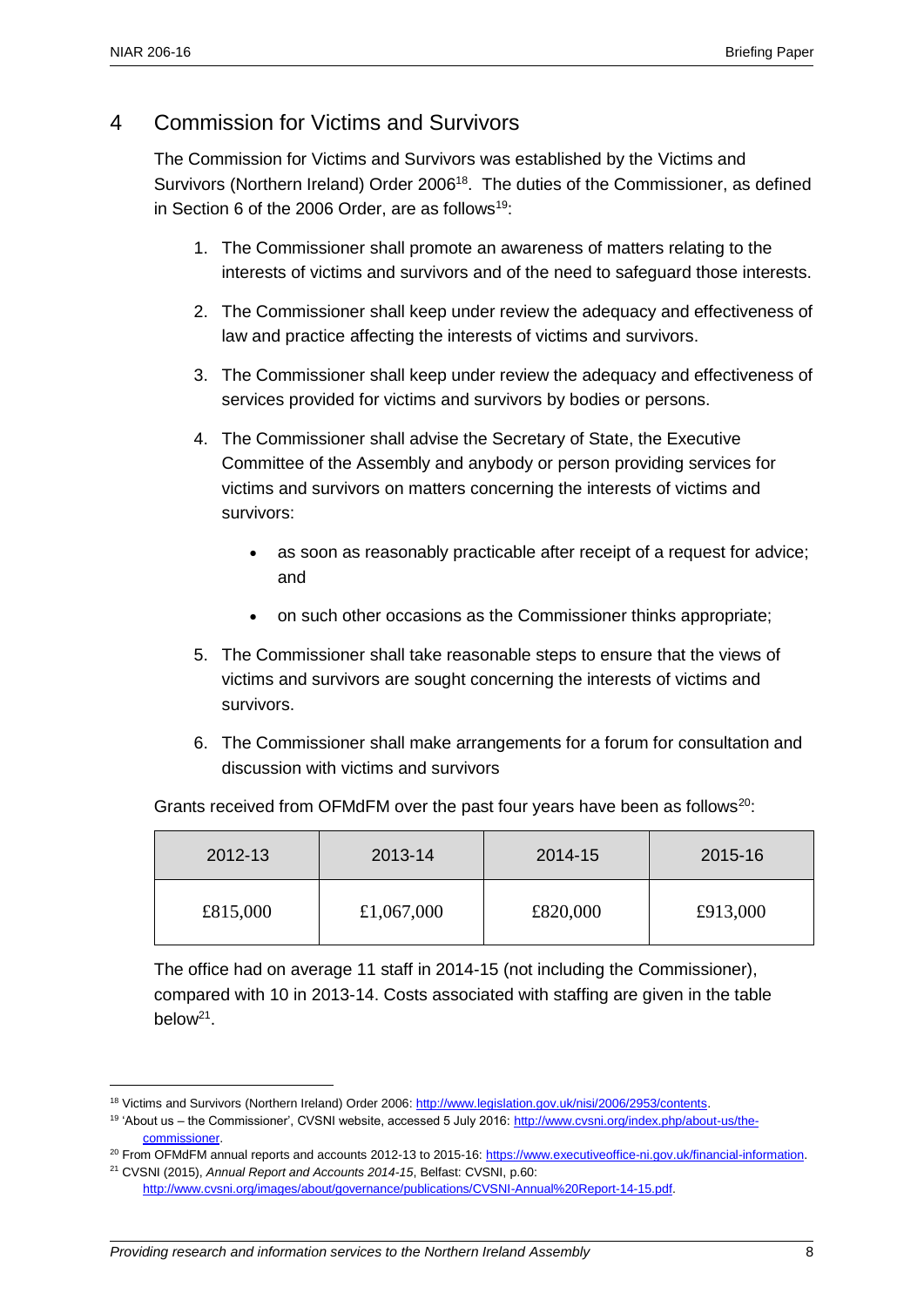|                                               | 2014-15 | 2013-14 |
|-----------------------------------------------|---------|---------|
| Commissioners' fees treated as programme cost | 33,608  | 85,957  |
| Staff salaries treated as programme cost      | 166,679 | 148,984 |
| Staff salaries treated as administrative cost | 260,841 | 245,339 |
|                                               | 461.128 | 480,280 |
|                                               |         |         |

| 39,530                              |
|-------------------------------------|
| 24.924                              |
| 21,503                              |
| 85,957                              |
| 17,542<br>10.317<br>5.749<br>33,608 |

| 2.2 Total staff costs | Total<br>2014-15<br>£ | <b>Permanent</b><br><b>Staff</b> | <b>Other</b><br>£        | <b>Total</b><br>2013-14<br>£ |
|-----------------------|-----------------------|----------------------------------|--------------------------|------------------------------|
| Wages & salaries      | 284,709               | 238,864                          | 45.845                   | 303,923                      |
| Social security costs | 88.621                | 88.621                           | $\overline{\phantom{a}}$ | 96.369                       |
| Other pension costs   | 87.798                | 87.798                           | ۰                        | 79,988                       |
| Total                 | 461,128               | 415,283                          | 45.845                   | 480,280                      |

Operating costs for the organisation are given below.

| <b>Other Expenditure</b>       | 2014-15<br>£ | 2013-14 |
|--------------------------------|--------------|---------|
| Travel & subsistence           | 2,078        | 2,654   |
| Staff recruitment              | 14,917       |         |
| Staff training                 | 8,150        | 17,630  |
| Postage                        | 224          | 1,042   |
| Telephone                      | 11.064       | 15,248  |
| Hospitality                    | 607          | 1,095   |
| Audit                          | 14,547       | 15,758  |
| Internal audit                 | 6,984        | 7,680   |
| Accountancy fees               | 3,553        | 5,697   |
| Insurance                      | 34           | 1,671   |
| Conferences                    |              | 6,104   |
| Miscellaneous                  | 726          | 689     |
| Office consumables             | 8,045        | 6,104   |
| Annual contracts               | 6,985        | 7,603   |
| IT licences/services           | 15,206       | 11,967  |
| Legal costs                    | 3,510        | 11,933  |
| <b>HR Services</b>             | 1,839        |         |
| <b>Equality Services</b>       | 1,800        |         |
| Corporate services             | 24,993       | 14,735  |
|                                | 125,262      | 127,610 |
| <b>Premises Costs</b>          |              |         |
| Rents - buildings              | 62,396       | 58,996  |
| Rents - car parks              |              | 798     |
| Rates                          | 35.097       | 37,273  |
| Service charge                 | 41,718       | 39,863  |
| Electricity                    | 12,881       | 13,260  |
| R&M buildings                  | 1,481        | 7,714   |
| Cleaning                       | 6.607        | 6,439   |
| <b>Dilapidation costs</b>      | 230          | 42,228  |
| Refurbishment costs            |              | 30,795  |
|                                | 160,410      | 237,366 |
| <b>Total Other Expenditure</b> | 285,672      | 364,976 |
| <b>Non Cash Items</b>          |              |         |
|                                |              |         |
| Depreciation and Amortisation  | 2,472        | 2,693   |
| Impairment loss                |              |         |
| <b>Total Non Cash Items</b>    | 2,472        | 2,693   |
| <b>Total Other Expenditure</b> | 288,144      | 367,669 |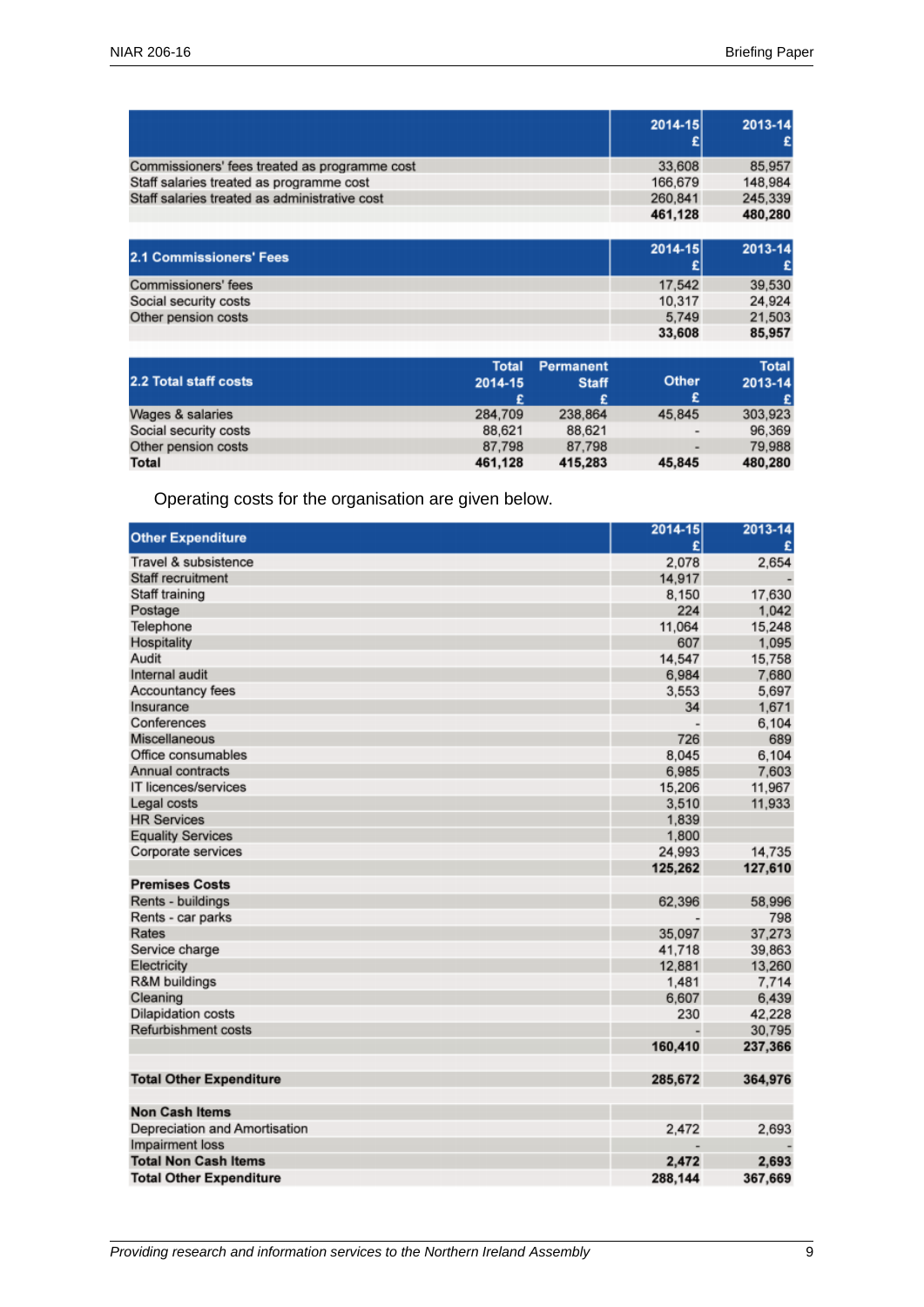The Commission moved to Equality House in November 2015<sup>22</sup> as a cost-saving measure<sup>23</sup>.

<sup>&</sup>lt;sup>22</sup> CVSNI press release 5 November 2015[: http://www.cvsni.org/index.php/media-centre/news/344-commission-premises-move.](http://www.cvsni.org/index.php/media-centre/news/344-commission-premises-move) <sup>23</sup> Committee for the Office of the First Minister and deputy First Minister, meeting on Wednesday, 21 October 2015:

[http://aims.niassembly.gov.uk/officialreport/minutesofevidencereport.aspx?AgendaId=15525&eveID=8765.](http://aims.niassembly.gov.uk/officialreport/minutesofevidencereport.aspx?AgendaId=15525&eveID=8765)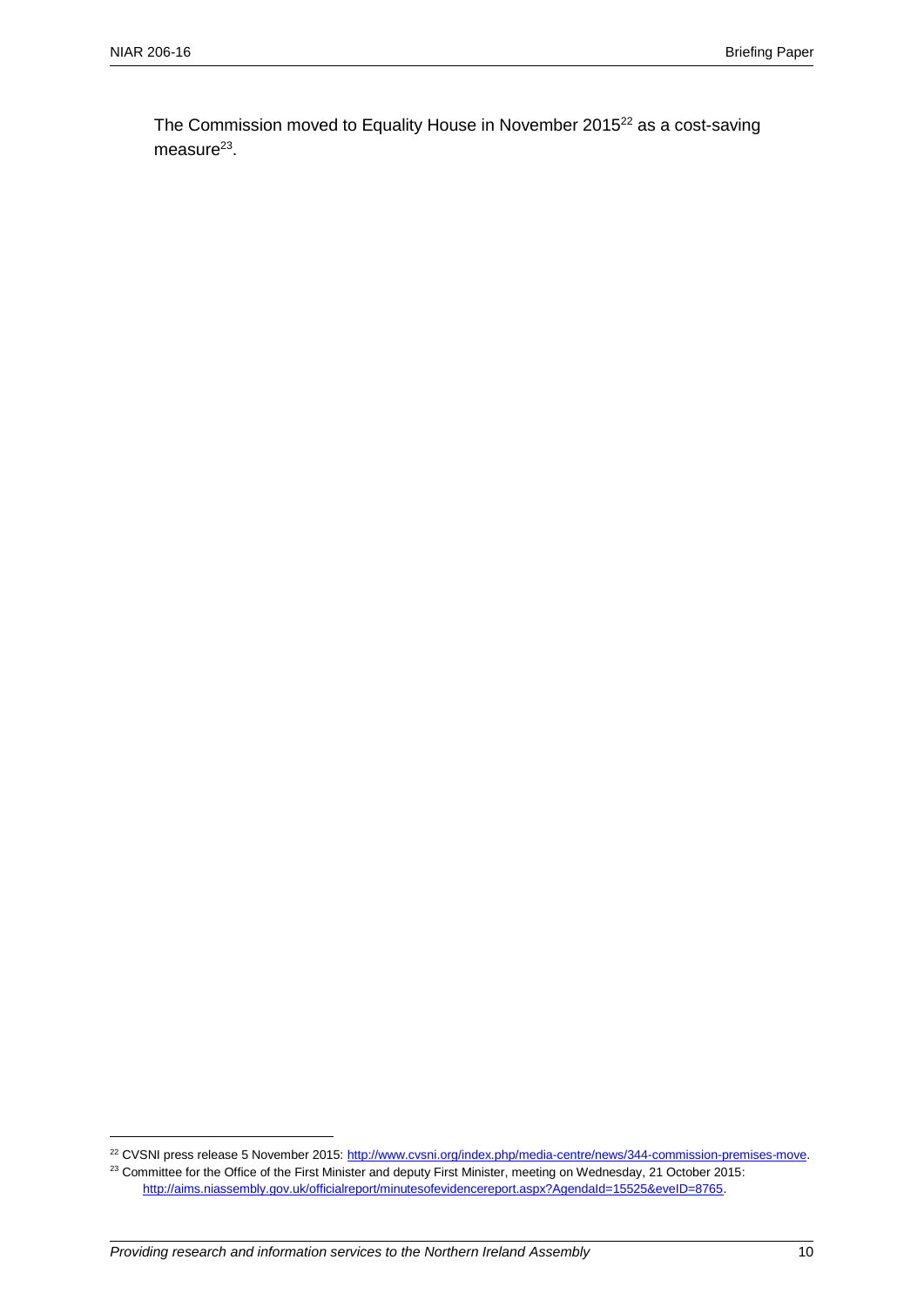#### 5 Victims and Survivors Service

The Victims and Survivors Service (VSS) was established as a consequence of the Strategy for Victims and Survivors 2009-19 $24$ , absorbing the functions of distributing funding for victims and survivors from the Community Relations Council in 2012-13 and the Northern Ireland Memorial Fund in 2013-14<sup>25</sup>. The VSS provides support to people affected by the conflict in Northern Ireland in the following ways<sup>26</sup>:

- those who have been injured (physically or psychologically);
- those who care for people who have been injured in this way; and
- those who have been bereaved

Funding is distributed to individuals through the schemes indicated below<sup>27</sup>.



Funding for organisations is through the Victim Support Programme (closed at the time of writing<sup>28</sup>), which consists of two main streams:



<sup>&</sup>lt;sup>24</sup> OFMdFM (2009), *Strategy for Victims and Survivors 2009-2019*, Belfast: OFMdFM, p.9[: https://www.executiveoffice](https://www.executiveoffice-ni.gov.uk/publications/strategy-victims-and-survivors-2009)[ni.gov.uk/publications/strategy-victims-and-survivors-2009.](https://www.executiveoffice-ni.gov.uk/publications/strategy-victims-and-survivors-2009) 

 $\overline{a}$ 

<sup>25</sup> VSS (2013), *Annual Report and Accounts for the Year Ended 31 March 2013*, Belfast: VSS, p.6:

[http://www.victimsservice.org/site/wp-content/uploads/2015/11/VSS-Annual-Report-and-Accounts-2012-2013.pdf.](http://www.victimsservice.org/site/wp-content/uploads/2015/11/VSS-Annual-Report-and-Accounts-2012-2013.pdf) <sup>26</sup> What we do', VSS website, accessed 5 July 2016[: http://www.victimsservice.org/about-us/what-we-do/.](http://www.victimsservice.org/about-us/what-we-do/) 

<sup>27</sup> 'What assistance cane we offer?', VSS website, accessed 5 July 2016: [http://www.victimsservice.org/support-for](http://www.victimsservice.org/support-for-individuals/what-assistance-can-we-offer/)[individuals/what-assistance-can-we-offer/.](http://www.victimsservice.org/support-for-individuals/what-assistance-can-we-offer/) 

<sup>28</sup> As at 5 July 2016.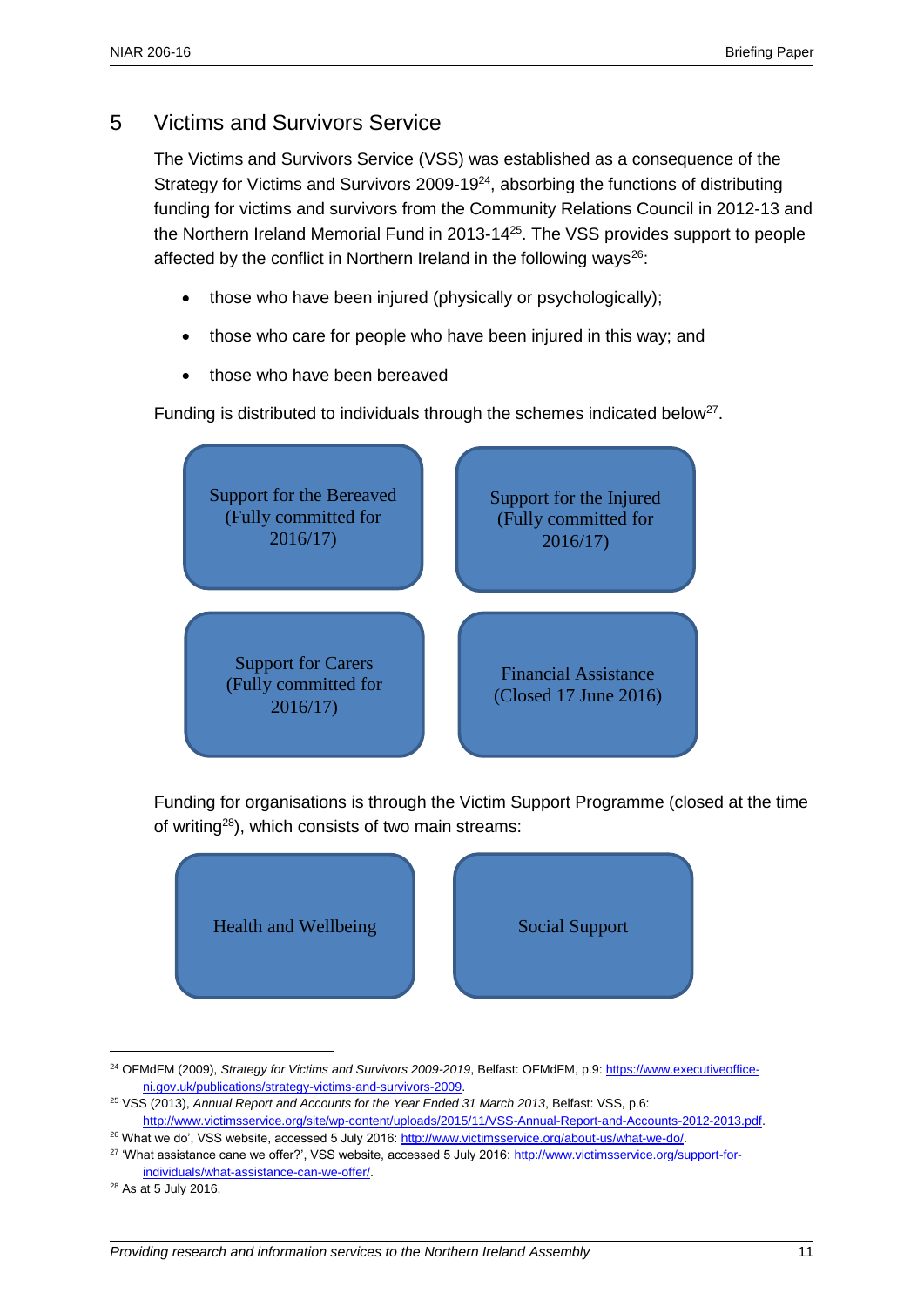Grants received from OFMdFM over the past four years have been as follows<sup>29</sup>:

| 2012-13    | 2013-14     | 2014-15     | 2015-16     |
|------------|-------------|-------------|-------------|
| £2,976,000 | £12,019,000 | £13,165,000 | £13,500,000 |

There were on average 32.73 staff during the financial year 2014-15. The following table shows net expenditure broken down by staff costs, programme costs and operating costs<sup>30</sup>.

|                                  | Year ended<br>31-Mar-15 | Year ended<br>31-Mar-14 |
|----------------------------------|-------------------------|-------------------------|
|                                  | £                       | £                       |
| <b>Expenditure</b>               |                         |                         |
| <b>Staff Costs</b>               | 1,227,161               | 1,357,912               |
| Programme Costs                  | 10,363,086              | 10,666,016              |
| <b>Operating Costs</b>           | 808,863                 | 775,339                 |
| Depreciation                     | 19,624                  | 14,253                  |
| Loss on Fixed Asset Disposal     | 43,380                  | 0                       |
| Provision provided for in period | 21,250                  | 0                       |
| <b>Total Expenditure</b>         | 12,483,364              | 12,813,520              |

<sup>&</sup>lt;sup>29</sup> From OFMdFM annual reports and accounts 2012-13 to 2015-16: [https://www.executiveoffice-ni.gov.uk/financial-information.](https://www.executiveoffice-ni.gov.uk/financial-information) <sup>30</sup> VSS (2015) *Annual Report and Accounts*, Belfast: VSS, p.81: [http://www.victimsservice.org/site/wp](http://www.victimsservice.org/site/wp-content/uploads/2015/11/Annual-Report-And-Accounts-2014-2015-D23-21.12.15-FINAL-PUBLISHED-COPY-Uploaded-to-Website.pdf)[content/uploads/2015/11/Annual-Report-And-Accounts-2014-2015-D23-21.12.15-FINAL-PUBLISHED-COPY-Uploaded-](http://www.victimsservice.org/site/wp-content/uploads/2015/11/Annual-Report-And-Accounts-2014-2015-D23-21.12.15-FINAL-PUBLISHED-COPY-Uploaded-to-Website.pdf)

[to-Website.pdf.](http://www.victimsservice.org/site/wp-content/uploads/2015/11/Annual-Report-And-Accounts-2014-2015-D23-21.12.15-FINAL-PUBLISHED-COPY-Uploaded-to-Website.pdf)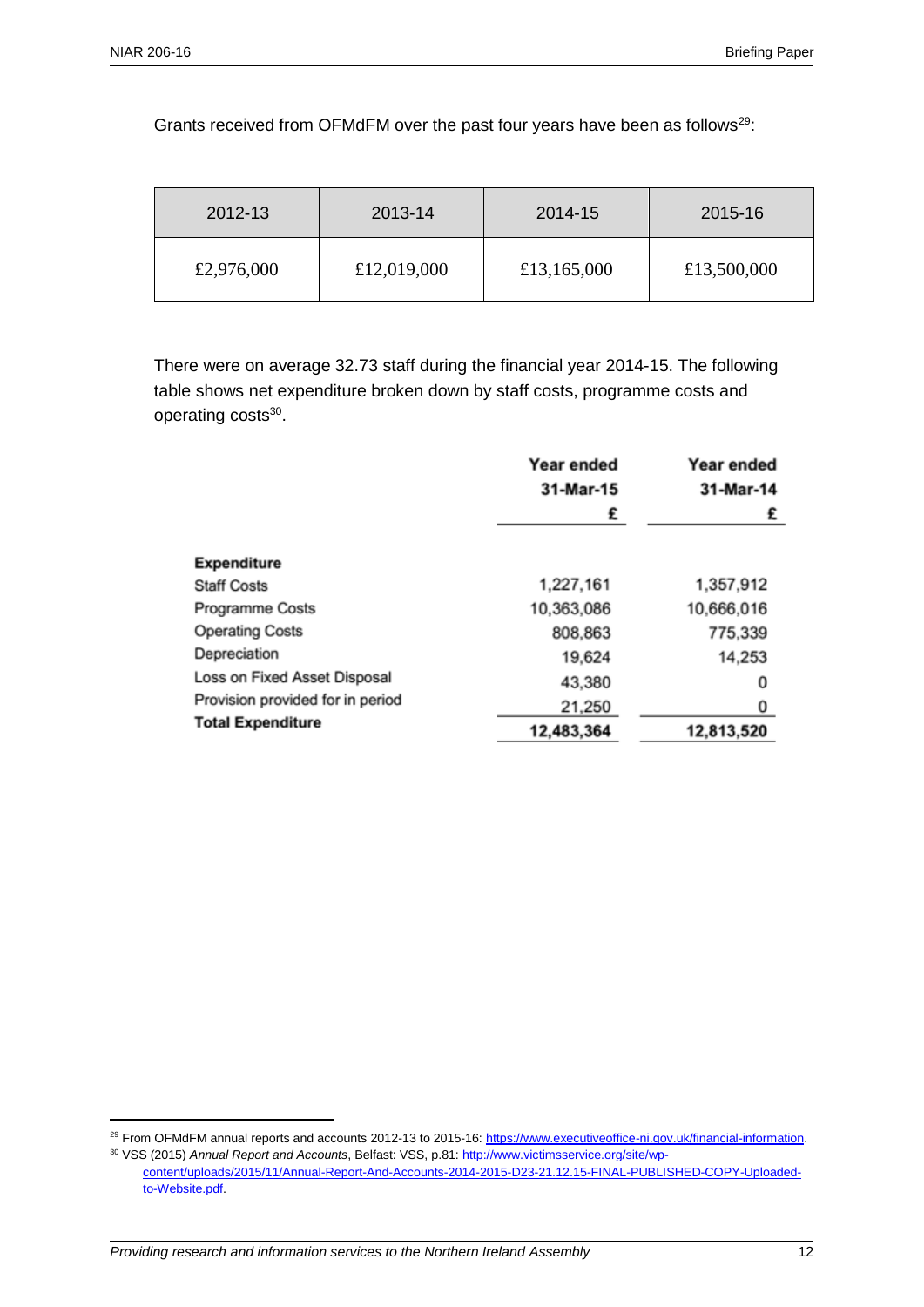#### 6 Overview

This section takes the four arms-length bodies and views their function and resources in context. It should be noted that they differ in nature and role: The CVSNI and the Equality Commission have statutory roles as advocates or scrutiny bodies, the VSS is a funding distribution body and the CRC combines both of these roles. The CRC also differs in that it does not necessarily depend on statutory funds alone.

The role of the CRC has also undergone much change: The VSS took over funding for victims and survivors from the CRC in 2012-13 and the community relations advisory functions of the CRC are to be merged with a new Equality and Community Relations Commission, once enabling legislation has been developed. A substantial part of the CRC's grant is distributed in community relations funding<sup>31</sup>, comprising around  $£2$ million in the year ending 31 March 2015 $32$ .

The CVSNI and CRC have moved premises in 2015-16 to join the Equality Commission, the Commissioner for Children and Young People and the Commissioner for Older People in Equality House, Belfast. This has the effect of cost savings for the organisations concerned, offsets some of the Equality Commission's building costs and facilitates a degree of resource sharing<sup>33</sup>.

The following table shows the financial outturn for each of the bodies 2012-13 to 2015- 16<sup>34</sup> and the allocations to each in the 2016-17 Main Estimates<sup>35</sup>.

|                                            | 2012-13    | 2013-14     | 2014-15     | 2015-16     | Estimate<br>2016-17 |
|--------------------------------------------|------------|-------------|-------------|-------------|---------------------|
| Equality<br>Commission                     | £6,200,000 | £6,246,000  | £6,216,000  | £5,762,000  | £6,088,000          |
| Commission<br>for Victims<br>and Survivors | £815,000   | £1,067,000  | £820,000    | £913,000    | £881,000            |
| Community<br>Relations<br>Council          | £9,146,000 | £3,433,000  | £2,389,000  | £2,997,000  | £2,926,000          |
| Victims and<br>Survivors<br>Service        | £2,976,000 | £12,019,000 | £13,165,000 | £13,500,000 | £13,220,000         |

 $\overline{a}$ 

<sup>31</sup> For an overview of community relations funding in Northern Ireland, see Research and Information Service Briefing Paper 99/14 Community Relations Funding in Northern Ireland, 9 October 2014: [http://www.niassembly.gov.uk/assembly](http://www.niassembly.gov.uk/assembly-business/research-and-information-service-raise/research-publications-2016/research-publications-2014/)[business/research-and-information-service-raise/research-publications-2016/research-publications-2014/.](http://www.niassembly.gov.uk/assembly-business/research-and-information-service-raise/research-publications-2016/research-publications-2014/)

<sup>32</sup> CRC (2015), *Annual Report and Accounts for the Year Ended 31 March 2015*, Belfast: CRC, p.85.

<sup>&</sup>lt;sup>33</sup> See Committee for the Office of the First Minister and deputy First Minister, meeting 19 November 2014, Equality Commission for Northern Ireland.

<sup>&</sup>lt;sup>34</sup> From OFMdFM annual reports and accounts 2012-13 to 2015-16.

<sup>35</sup> Department of Finance (2016), *Main Estimates 2016-17*, Belfast: TSO, p.232.